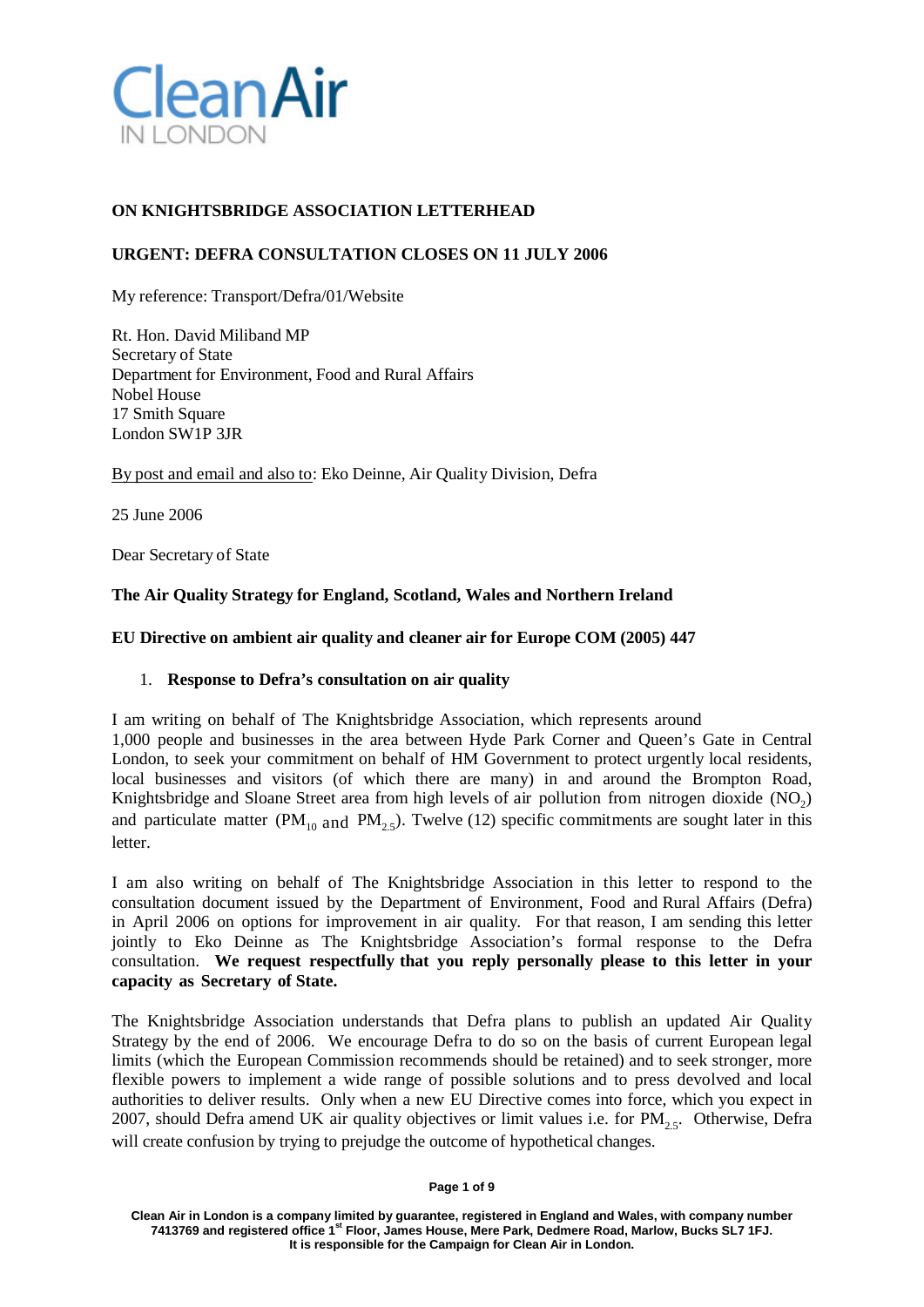

## 2. **Support for the European Commission DG Environment draft Directive**

This letter is timely since the European Council is expected to achieve political agreement on a common position on "Air Pollution: ambient air quality and cleaner air for Europe" tomorrow according to the European Parliament's Legislative Observatory. We understand also that a probable part session of the European Parliament is scheduled by the Directorate General of the Presidency for a first reading of the draft European Union (EU) Directive COM (2005) 447 on 25 September 2006.

The Knightsbridge Association was pleased to receive a reply from the European Commission Directorate-General Environment (DG Environment) to our letter to Commissioner Stavros Dimas of 10 May, on which you were copied, confirming that the Commission is committed to allowing time extensions for compliance with air quality limits "only where Member States have made all reasonable efforts to comply and where any extension is linked to the implementation of a pollution abatement programme to ensure compliance by a later date". Current EU legal limits are maintained (with new measures proposed for  $PM_{2.5}$  for compliance by 1 January 2010) and backstop dates are proposed. I urge you to go further and to:

a) support, as a minimum, the Commission in its implementation of those proposals during the co-decision procedure and for its ultimate adoption as a new directive by the Council and the European Parliament;

- b) use UK legislation to ensure that efforts by devolved or local authorities to reduce air pollution by means that, in themselves, or in total cannot be shown, by consistent results over several years, to be able to achieve the EU legal limits on air pollution will never be considered to have made "all reasonable efforts" to achieve those limits e.g. the London Low Emission Zone may only reduce air pollution by say "15%" (on top of a similar amount from the extension of the Congestion Charge zone) when exceedances are multiples currently of the EU legal limits for air pollution. Otherwise, the general public faces the prospect of several years of half hearted measures from devolved and local authorities and predictable pleas from them in 2010 for special treatment;
- c) use UK legislation to ensure that "derogations" from current or future EU legal limits on  $NO<sub>2</sub>$ ,  $PM<sub>10</sub>$  or  $PM<sub>25</sub>$  will always be rejected in areas where there are significant residential, business and/or visitor populations potentially exposed to the emissions for extended periods of time; and
- d) press for a shorter backstop date of three years (rather than the five recommended by the DG Environment or the 10 years suggested by the Committee of the Regions).

These are not facile requests. As the World Health Organisation (WHO) makes clear, this is a matter of life and death for many and quality of life for all.

### 3. **World Health Organisation recommendations on air quality limits**

The WHO made clear in its report in June 2004 "Health Aspects of Air Pollution" and its "Air Quality Guidelines Global Update" in October 2005 that  $NO<sub>2</sub>$  is associated with lung diseases and an increase in allergic reactions and that  $PM_{10}$  affects the respiratory and cardiovascular systems, can worsen existing respiratory complaints and cause premature death (and can also carry c arcinogenic compounds into the lungs). The WHO is clearly also very concerned about the long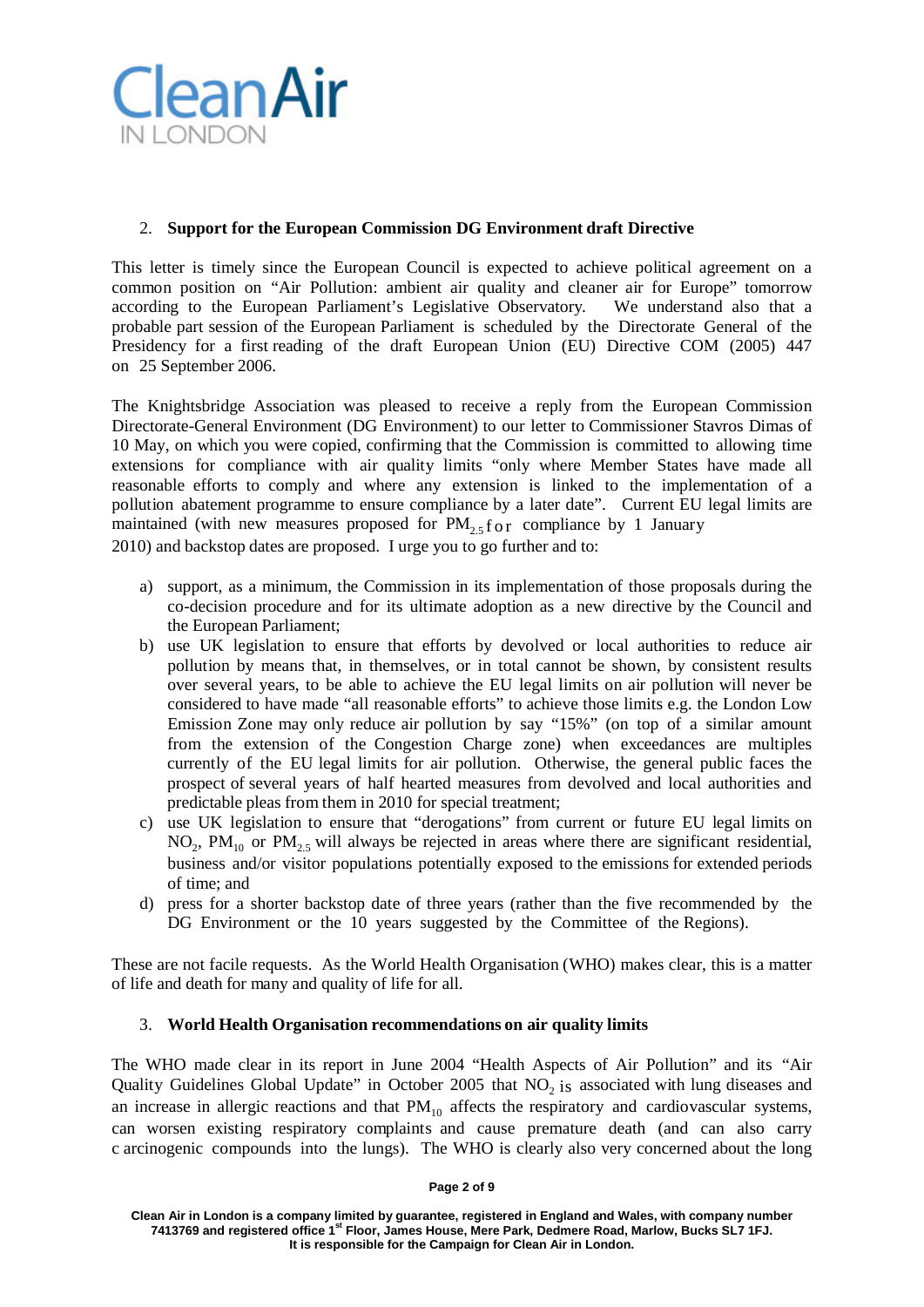

term effects of  $PM_2$ , since these small particles travel further into the lungs. We should not forget either that nitrogen oxides are precursors of ozone which the Encyclopaedia Britannica says is the most irritant gas known.

For these reasons, the European Commission has set legal limits for air pollution that meet WHO recommendations. For  $NO_2$  and  $PM_{10}$  these are an annual mean and hourly exceedances levels of: (i)  $40\mu g/m^3$  and (ii)  $200\mu/m^3$  not to be exceeded more than 18 times per annum (by 1 January 2010); and (i) 40  $\mu$  g/m<sup>3</sup> and (ii) 50  $\mu$  g/m<sup>3</sup> not to be exceeded more than 35 times per annum (since 1 January 2005) respectively. HM Government has set interim objectives to be met with strict obligations on local authorities and others to work towards the EU legal limits.

NO2 is toxic and its concentrations are often strongly correlated with other toxic pollutants. The WHO report in October 2005 (page 16) reported adverse effects on the health of children living in areas characterised by higher levels of NO2 even when the overall level was low. This report went on to suggest that there are no safe levels for particulate matter for people of any age.

## 4. **Air pollution in Brompton Road is many times higher than WHO safe levels**

Air pollution levels in the wider Brompton Road area are regularly among the very worst in the UK. Although the current Air Quality Strategy consultation published by Defra refers only to Marylebone Road exceeding the Strategy's 1-hour objective in 2004, in fact Brompton Road in Knightsbridge also exceeded that objective in 2004 (by a staggering 14 times at 254 hours). So far in 2006, air pollution at the Brompton Road roadside monitoring site (with annual mean and exceedance levels of 100  $\mu$ g/m<sup>3</sup> and 221 times respectively i.e. 250% and more than 20 times on an annualised basis the WHO and EU limits) is almost identical to NO<sub>2</sub> levels at the Marylebone Road kerbside monitoring site (with annual mean and exceedance levels of 102  $\mu$  g/m<sup>3</sup> and 233 times respectively).

Monitored levels of nitric oxide and oxides of nitrogen in Brompton Road are very substantially higher than the NO<sub>2</sub> levels. Furthermore, for much of 2006, Brompton Road has suffered from higher reported NO<sub>2</sub> air quality problems than Marylebone Road.

Local people have been shocked and surprised to discover the seriousness of the air pollution problem in the Brompton Road area. Worse still, in our view, the current air pollution monitoring site configuration is likely to understate substantially the air pollution problem in this area. The worst air pollution occurs around the top end of Sloane Street in an area surrounded by large buildings, where there are 12 incoming lanes of traffic (and effectively double that when exiting traffic is gridlocked) (compared to three and six respectively in Marylebone Road), whereas the monitoring station operated by The Royal Borough of Kensington and Chelsea (RBKC) is nearly 400 metres away at the (recently created) narrowest point in Brompton Road (i.e. where traffic volumes are lowest because there is only one eastbound lane and one westbound lane because of a bus lane and a bus stop on opposite sides of the road). We are concerned to note that "roadside" pollution monitoring stations (such as that in Brompton Road) are located, by definition, further from the traffic than "kerbside" monitoring stations (such as that in Marylebone Road) – which means that the air pollution results in Brompton Road are more extraordinary, serious and unacceptable.

The above data is available at [www.londonair.org.uk](http://www.londonair.org.uk/) which also shows graphs of  $NO<sub>2</sub>$ , nitric oxide and oxides of nitrogen measured in parts per billion (ppb) (for which the comparable legal

**Page 3 of 9**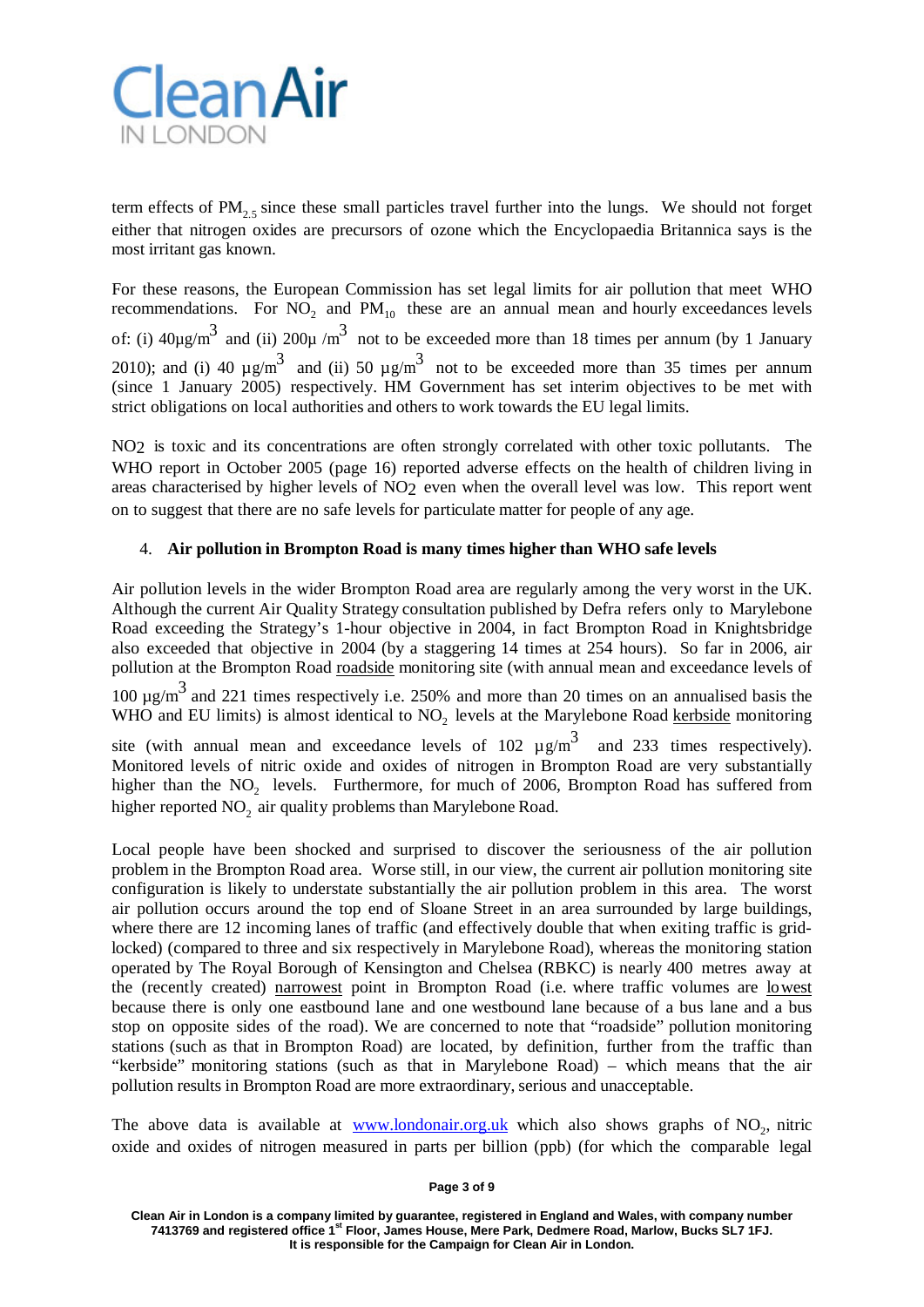

limits are 105 ppb and 21 ppb i.e. roughly half the allowed  $\sqrt{g/m^3}$  measures). Note that since 1 January 2006, breaches of the NO<sub>2</sub> limits have meant breaches of UK Air Quality Objectives (i.e. hourly exceedance objectives for the whole of 2006 were breached in Brompton Road within a few weeks of the year commencing and the annual mean level looks certain to be breached when the year ends by a factor of two or more).

We have no recent data for  $PM_{10}$  and other particulates in the Brompton Road area since the local pollution monitoring station was closed in November 2000 (after recording a peak of **FIFE**/m<sup>3</sup> of PM<sub>10</sub> on 5 October 2000 and exceedances of the 50  $\mu$ g/m<sup>3</sup> objective of 35 days per annum on 14 days in less than six months of 2000). We are concerned that particulate matter and ozone levels may also be unacceptably high in this area but we have no information, other than common sense and the facts above, to support this case. Urgent further local monitoring and sampling is needed.

The extent of the problem in the Brompton Road area, which has worsened noticeably in recent years, is not mentioned in the Defra consultation. Worryingly, we have found no references to it in Westminster City Council's (WCC's) Air Quality Progress Report 2005 despite their legal duty to work towards meeting the targets necessary to protect the residents, businesses and visitors to this area from exposure to this exceptional problem. RBKC's 2005 report referred to their Brompton Road monitoring site (as well as WCC's Marylebone site) but we have found no specific action measures targeted at this problem area. The impression is that this area has been largely ignored by those legally responsible for monitoring the problem and finding and implementing successfully solutions. Not only have the UK authorities had no net positive impact, the position has got worse. The fact that the WCC/RBKC borough boundary goes down the middle of Brompton Road and close to Sloane Street is no excuse for allowing dangerous levels of air pollution to remain or deteriorate further.

### 5. **Defra has been doing too little too late to highlight the day to day health risks**

There has been far too little publicity about the real extent of the air quality problem. The debate is focused too narrowly on carbon dioxide emissions and climate change when the real picture is more complicated: there are multiple greenhouse gases not one and health issues (i.e. from street level emissions) are as serious for those living with them day to day as global atmospheric climate change effects. The WHO makes clear that people are expected to die from short term air pollution problems before they have a chance to suffer from longer term (equally serious) global warming problems.

Even your own national consultation exercise is almost unknown. In nearly three months, not one person I have mentioned it to was aware of the consultation before I raised it with them. Against that background, we are concerned that paragraph 134 on page 126 of the Defra consultation document says that evidence presented in the document will be used in negotiations with the European Commission, other European Member States and the European Parliament. As we explain below, the document materially understates and excludes relevant facts such as the extent of the problems in areas other than just Marylebone Road. In our view also, the formal questions posed in Defra's consultation do not facilitate easily balanced or complete answers. For that reason, and to avoid repetition and splitting the messages of our response, we have distilled our responses into key points which are also asked for as commitments from you on behalf of HM Government.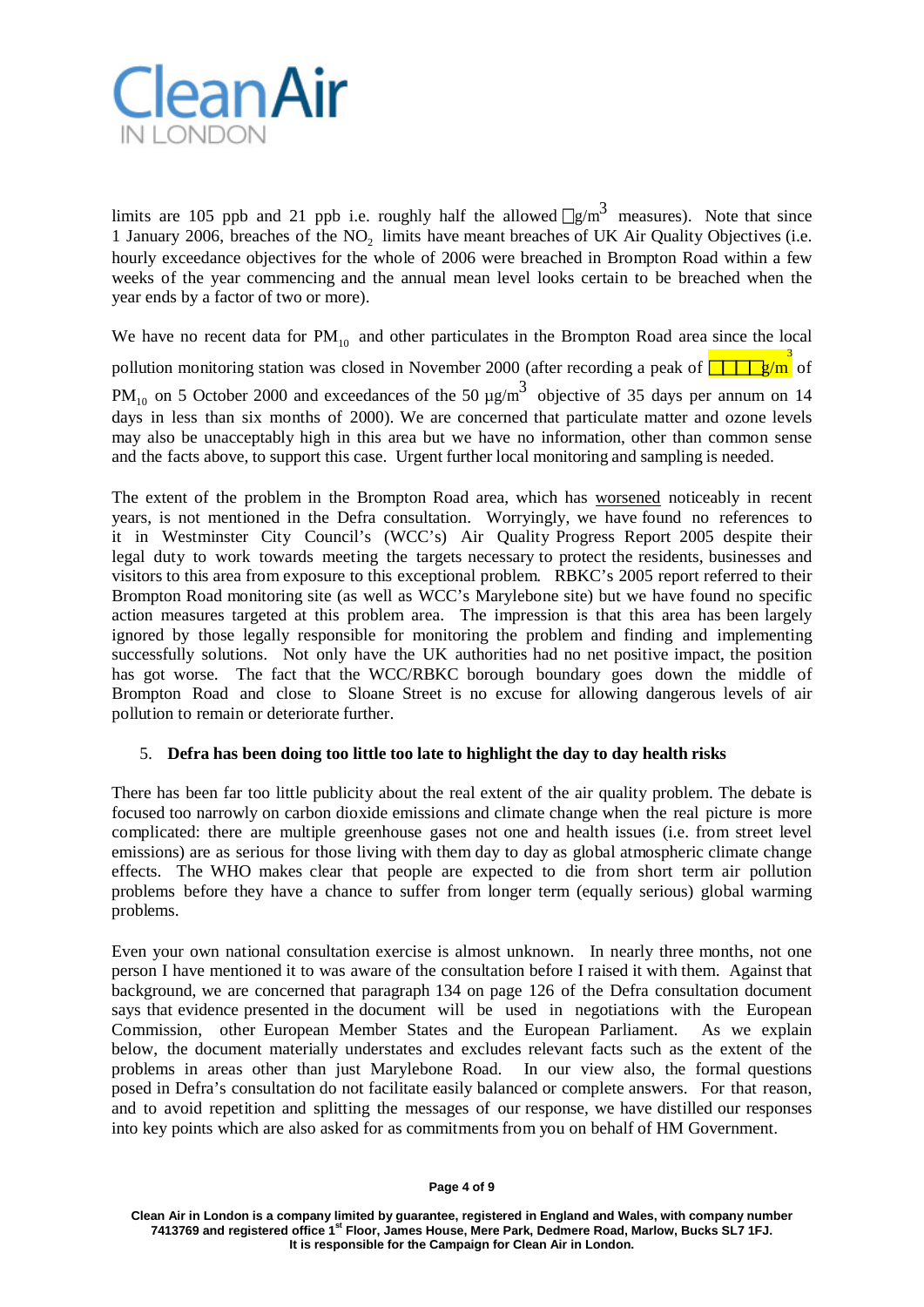

## 6. **We are seeking urgently 12 commitmentsfrom Defra to improve air quality**

Given the seriousness of the air pollution problem in the area of Brompton Road, Knightsbridge and Sloane Street, please confirm on behalf of HM Government that it is committed (as a minimum) to:

- i. establishing urgently a legally binding framework in the United Kingdom that acknowledges that "**unlimited and free access to clean air** of acceptable quality is a fundamental human necessity and right" and that "an unequal distribution of health risks over the population raises concerns of environmental justice and equity". Both points are recommended by the WHO;
- ii. **acknowledging the need to accept as a minimum urgently the WHO advice for NO<sub>2</sub> and particulate matter** (i.e. both  $PM_{10}$  and  $PM_{25}$ ) as set out in its reports of 2004 and 2005 to a timetable no later than the tightest recommended by the European Commission's DG Environment;
- iii. **broadening effectively the debate about air quality and emissions** to include the full range of greenhouse gases (from  $CO<sub>2</sub>$  to include others) and explaining that these cause problems both in terms of atmospheric climate change and health (i.e. due to street level emissions). For example, at least 20% of the climate change problems do not involve  $CO<sub>2</sub>$  and the position is more than reversed at street level;
- iv. **monitoring and measuring accurately**, in a timely manner, all breaches of the mean and hourly exceedances levels of the current UK objectives of air quality (for all the air quality strategy gases and particulate matter) using representative fixed sites supported by further sampling. Furthermore, please ensure that the data currently presented in the Defra consultation document is corrected to highlight properly Brompton Road (and perhaps other sites) as having air pollution problems that are as bad, or worse, than those in Marylebone Road. Otherwise, the impression is created of one only national exception. Please use also realistic, probability based forecasting, unlike in the past, and stop measuring air quality 400 metres from problem sites or away from the road in odd sites. An example of the last point is the pollution monitoring site in Cromwell Road which is actually buried in large bushes in the garden of The Natural History Museum;
- v. introducing immediately **a system of notifying the public** about actual or predicted mean and hourly exceedances where they breach the recommended alert level of  $400\mu\text{g/m}^3$ for NO<sub>2</sub> (see Annex XII on page 53 of the draft Directive) with advice on recommended precautions to be taken by the population concerned and where to find further information. Please consider also the advantages of notifications at lower air pollution levels and ensure that the public is notified of relevant information, issues and reports. The DG Environment recommends that notifications should be made available free of charge by means of any freely accessible media including the internet;
- vi. **maintaining and enforcing the current UK air quality objectives** and EU legal limits (e.g. NO<sub>2</sub> and including  $PM_{10}$ ) including the current timetable to meet them. This approach is consistent with DG Environment advice and plans as well as the current EU and UK legal framework. To change the UK's stance on these objectives or limits based on hypothetical changes within the EU at a later date seems unnecessary, wasteful and confusing and would ignore the value of existing monitoring stations and historic data. Furthermore, with some correlation between  $PM_{10}$  and  $PM_{2.5}$ , this action will reduce the  $PM_{2.5}$  fraction;
- vii. **recognising that the WHO and the DG Environment wish to move rapidly to additional**

**Page 5 of 9**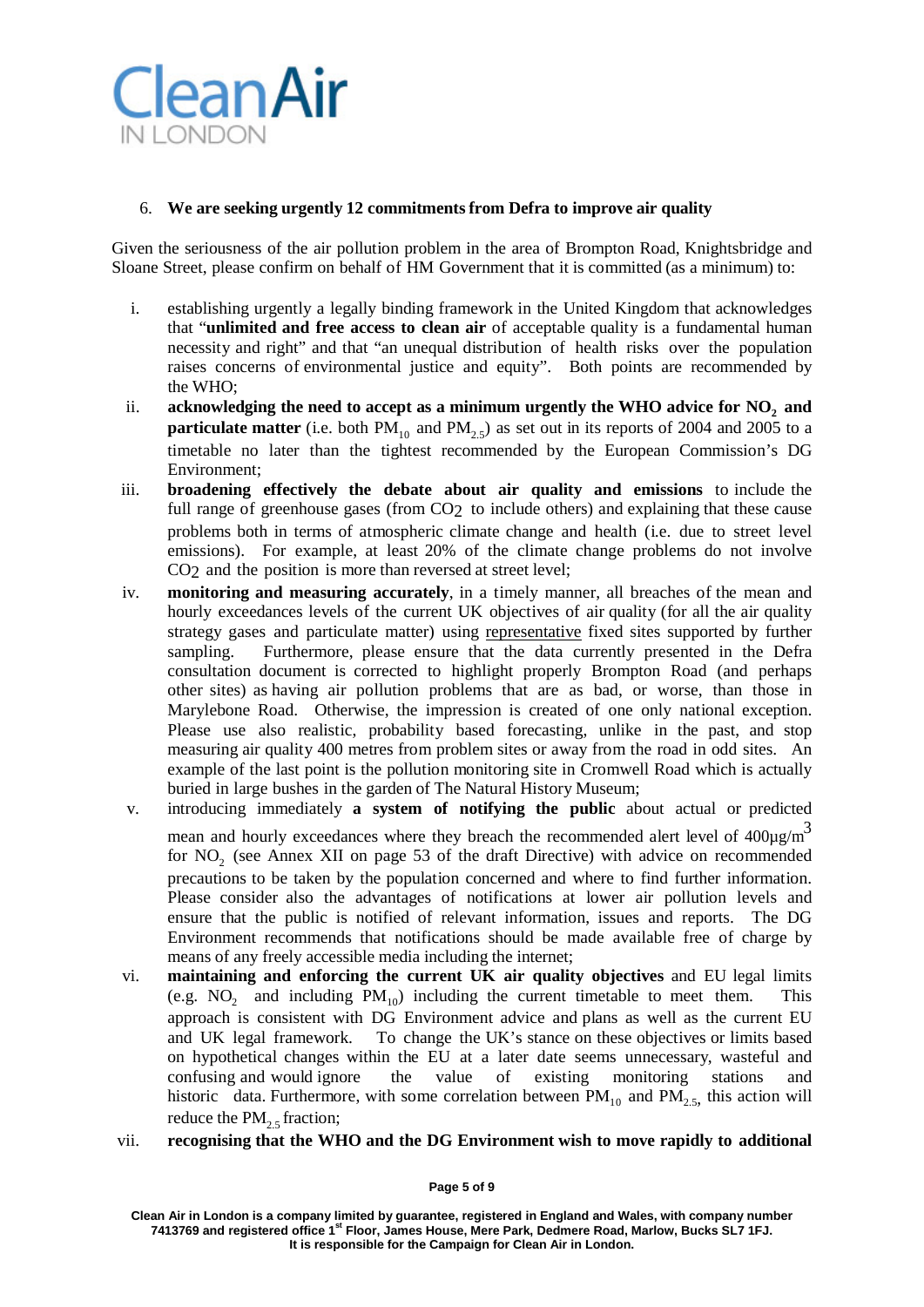

**EU** legal limits on  $_{\text{PM}_2,5}$  comprising a concentration cap of 25  $\mu$ g/m $^3$  (24 hour mean) **by 1 January 2010 and an exposure reduction target to be met by 2020.** You may wish to issue guidance to be devolved and local authorities of the need inevitably to begin urgent monitoring of PM2.5 and for them to consider measures that might be needed to achieve this limit. However, we would urge you not to move the "air quality legal goal posts" on the basis of what might happen in the EU in 2007 or later. We want no excuses for not meeting current limits at a later date;

- viii. **rejecting the possibility of allowing in the UK** in any circumstances (whether for five years as mentioned by the DG Environment or 10 years as proposed by the Committee of the Regions and published on 17 May 2006) any postponements of the Article 20 deadlines for compliance with air quality limits in areas where there are significant residential, business and/or visitor populations potentially exposed to the emissions for extended periods. As the DG Environment says, there should be tough penalties for noncompliance that are effective, proportionate and dissuasive if deadlines are not met. Furthermore, in respect of the UK generally, please commit to ensuring that onerous tests would need to be passed to justify that "all reasonable efforts" had been taken to comply with those limits. Please support, with the full weight of HM Government, the DG Environment in its efforts to enshrine this proposal in EU legislation during the codecision procedure and for its ultimate adoption as a new directive by the Council and the European Parliament. In our view the backstop dates should be no longer than three years since longer periods would clash with further reviews of the EU limits;
	- ix. **eliminating urgently air pollution (whether NO2, PM10 or PM2.5) at the, so called, "hotspots"** where these have high population densities such as around Brompton Road, Knightsbridge and Sloane Street. The WHO dealt with this point specifically in 2004 (page 19) when it concluded that "the public health burden of exposures at hotspots may therefore be significant and regulatory efforts should also pay close attention to those areas". The WHO made clear that people living close to busy roads experience more short-term and long- term effects of air pollution than those living farther away. Annual mean pollution levels are important for residents and local business people and hourly exceedances levels matter greatly to them and visitors (such as the large number of shoppers visiting the Brompton Road and Sloane Street area). The suggestion in the Defra consultation document (page 115) that the health benefits of reducing air pollution in an area

already within EU recommended limits by  $1\mu$ g/m<sup>3</sup> for 10 million people is 100 times

greater than reducing the exposure of 10,000 people by  $10\mu\text{g/m}^3$  in a hotspot defies belief. It is contrary to the laws of environmental justice that serious health risks should be allowed to persist on any grounds for many people in hotspots in the UK when they would not be acceptable elsewhere. Surely HM Government and others can "walk and chew gum" when it comes to air quality and people's lives and obtain general improvements while also eliminating the problems in hotspots. Please note that the Council of the Regions has emphasised the importance of any measures that "give priority to areas in which many people are exposed to excessively high concentrations of air pollution (e.g. residential areas)";

x. **rejecting the cost based exposure reduction approach** in respect of air quality unless it is combined always with a meaningful concentration cap (with a tight timescale for implementation) and an unambiguous approach to environmental justice and human rights as highlighted under "hotspots" above. In case you do not share our alarm on this subject, we urge you to read pages 115, 116, 131 and 132 in the Defra consultation report. It is totally unacceptable to propose, as the consultation document does on page 132,

**Clean Air in London is a company limited by guarantee, registered in England and Wales, with company number 7413769 and registered office 1st Floor, James House, Mere Park, Dedmere Road, Marlow, Bucks SL7 1FJ. It is responsible for the Campaign for Clean Air in London.**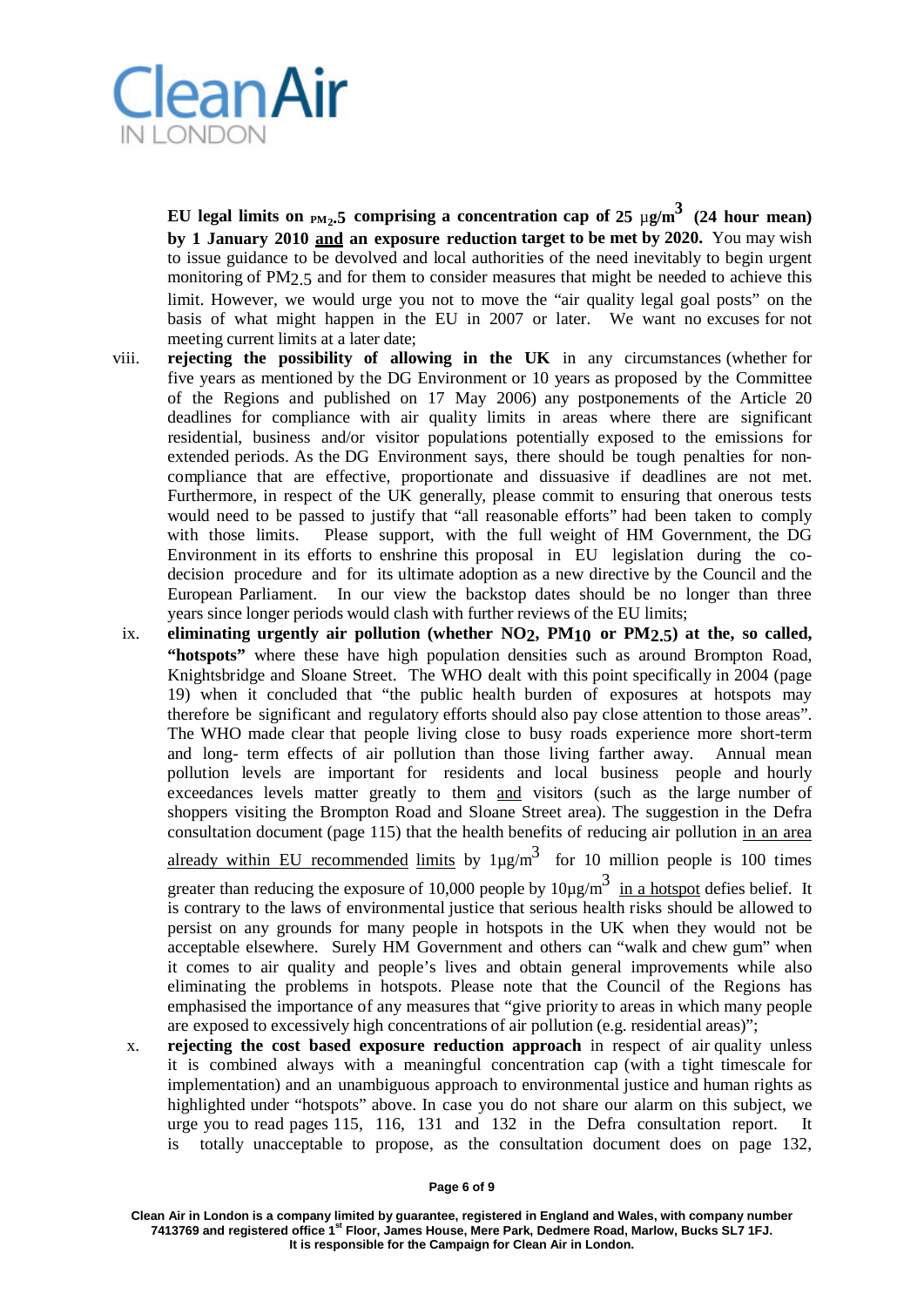

"removing extremely challenging objectives (which could not be met in a cost effective way) and substituting them with new objectives [for particulate matter and perhaps other objectives in due course] able to deliver health improvements at lower costs to society at large, including businesses". It is like saying that "the United Nations should send one policeman to a war zone to save one life instead of sending an army of peace keepers to save thousands";

- xi. **establishing an unambiguous legislative framework in the UK of clearly specified goals, powers, responsibilities and obligations, with meaningful economic incentives to meet them** (e.g. NO<sub>x</sub> emissions trading as Commissioner Dimas suggested recently), which will allow HM Government and the devolved and local authorities to implement with urgency a wide range of innovative and flexible solutions to meet unmoving, fixed, air quality limits. As Alistair Darling said last year, solutions in cities are most likely to come from reducing congestion and reducing vehicle emissions. Furthermore, please do not let your officials persist with ridiculously low ex-ante estimates of health benefits (which get little more than two paragraphs of mention in 176 pages) and high estimates of ex-ante costs for solutions when the experience of the last 15 years following electricity privatisation (e.g. with sulphur dioxide from power station emissions) tells us that if political commitment is there, supported by appropriate incentives to deliver results, that innovative and cost effective solutions will be found quickly; and
- xii. **HM Government, the devolved authorities and the local authorities producing, publishing and updating annually credible integrated, holistic (and reconciled) plans and implementing measures that are at least likely in the round to meet or beat the air quality targets** in the next 3 ½ years or earlier if required (with a margin of error to protect the general public from emissions). You may need to place this obligation on intermediate authorities in order to avoid problems falling between two boroughs as might happen between RBKC and WCC across the boundary along Sloane Street and Brompton Road. These results should be published at least annually within six months of each calendar year end. Sensibly, this effort should also be used to build a national (and publically accessible) knowledge base of best practice of measures to address air quality problems in the local areas, across the UK and the EU. It would be more credible if these were reviewed and audited independently by the Environment Agency within three further months. A good discipline would involve the general public being able to access easily regular reports that show quantitatively in overall terms (i.e. reconciled to meet the UK objectives and legal limits), the full extent of the air quality problem(s), its causes, the results achieved in the previous year, the expected impact of planned solutions and other relevant information.

The Knightsbridge Association asks you to commit to a vision of clean air for people.

### 7. **Process**

In our view, the top priorities to improve air quality locally should be to:

- 1. obtain political commitment to the meeting urgently of the current WHO targets (as already in EU law) and establish a tough regime of enforcement;
- 2. establish comprehensive and representative monitoring with accurate measurement of the full problem locally in all problem areas;
- 3. ensure transparent and easily accessible reporting with a system of alerts;
- 4. understand the precise causes of the NO<sub>2</sub> and particulate matter (whether PM<sub>10</sub> or PM<sub>2.5</sub>)

#### **Page 7 of 9**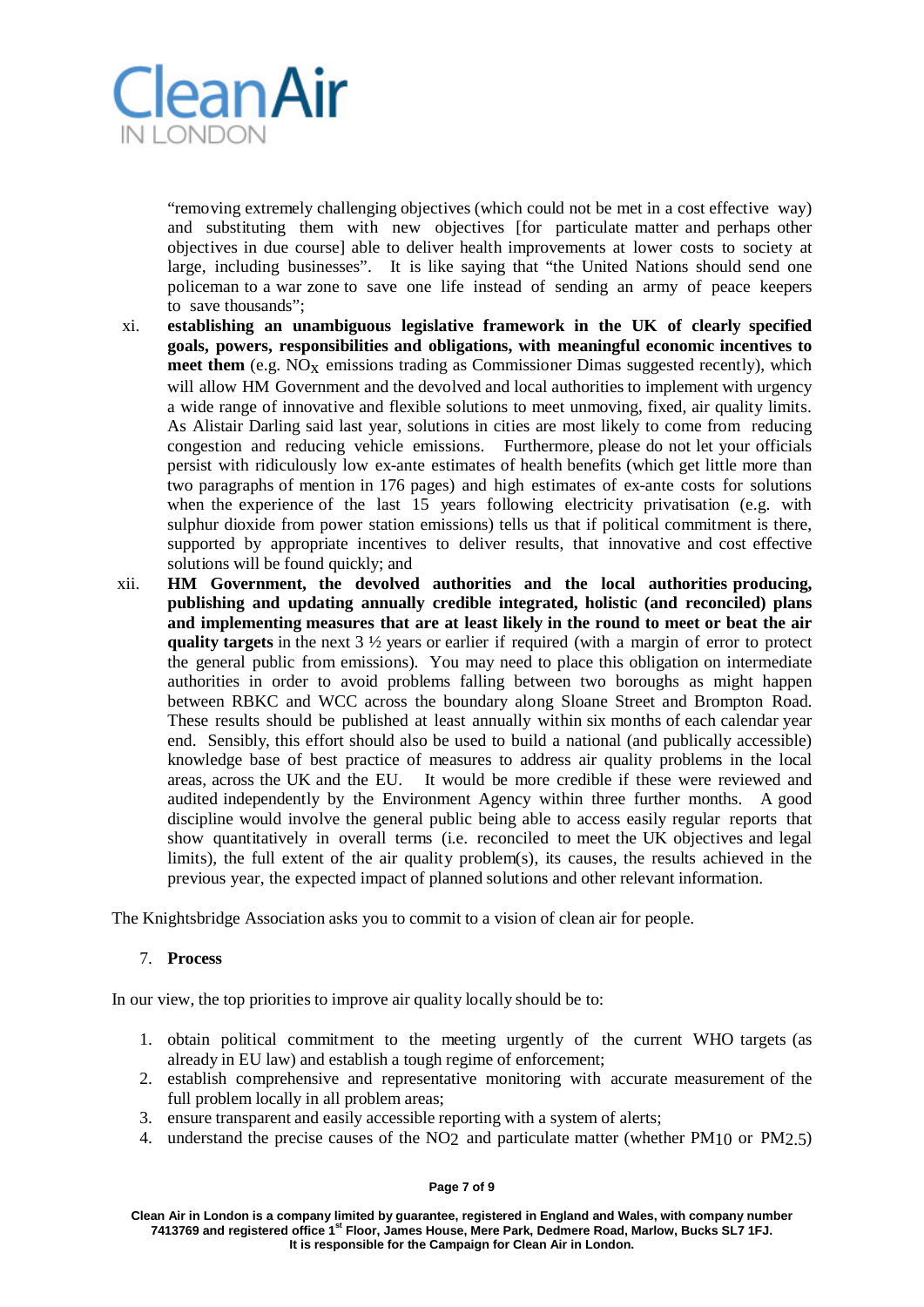

air pollution in the local area e.g. vehicle types, times of day, non- vehicle causes etc;

- 5. involve amenity societies as consultees, not initiators, in assessing solutions that are expected to meet the legal limits; and
- 6. seek the successful implementation of a package of effective measures likely to achieve the results needed by 1 January 2010 (and monitor progress).

Tough legal measures that bind all devolved and local authorities on air quality limits (when backed by determined enforcement action) will be crucial if residents, businesses and visitors to the Brompton Road, Knightsbridge and Sloane Street area are to experience substantial reductions in the current, wholly unacceptable, levels of air pollution. We have copied senior political figures in the main parties and sincerely hope that they will take a lead with you in driving forward improvements in local air quality.

Separately, I would add that your personal blog (accessible via the Defra website), on which I included a comment on 22 June, is a very welcome initiative.

I have copied interested parties and look forward to hearing from you.

Yours sincerely,

Simon Birkett Chairman Transport Committee

Cc: Mr Stavros Dimas, The Commissioner for the Environment DG Marianne Klingbeil, Head of Unit, Env. C. 3 – Clean Air & Transport Mr Peter Ainsworth MP, Shadow Secretary of State, Defra Rt. Hon. Douglas Alexander MP, Secretary of State, Department for Transport Mr John Ashton, Special Adviser on Climate Change Rt. Hon. Margaret Beckett MP, Foreign Secretary Mr Alistair Carmichael MP, Shadow Secretary of State for Transport Mrs Gwyneth Dunwoody MP, Chairman of the Transport Committee Mr Mark Field MP Mr Chris Grayling MP, Shadow Secretary of State for Transport Mr Zac Goldsmith Rt. Hon. John Gummer MP Mr Chris Huhne MP, Shadow Environment Secretary Ms Jean Lambert MEP, Green Party Rt. Hon. Sir Malcolm Rifkind QC MP Mr Ken Livingstone, The Mayor of London Councillor Sir Simon Milton, The Leader of the Council, City of Westminster Councillor Merrick Cockell, Leader of the Council, The Royal Borough of Kensington and Chelsea Councillor Frances Blois Councillor Tony Devenish Councillor Philippa Roe Councillor Dr Iain Hanham

#### **Page 8 of 9**